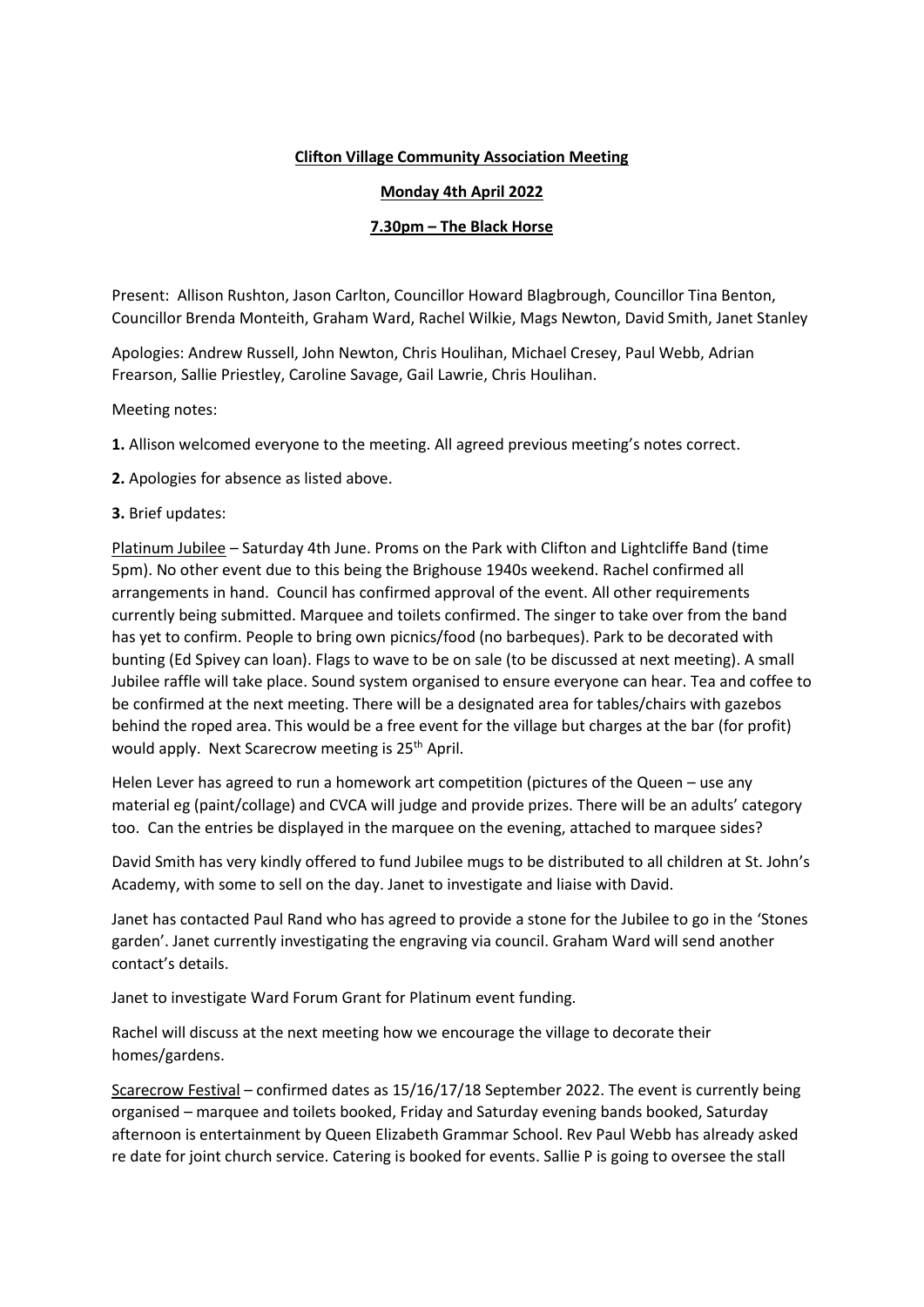arrangements. Friday lunchtime will be a St John's Church lunch in the marquee arranged for their funds. Scarecrow theme is BBC Centenary – lots of scope.

Park – The application to the National Lottery received a £7823 grant for basket swing – final item agreed by the village on original survey. The money is in the bank. A 'big cheque' photo is hopefully planned for Friday 8th May on the park for marketing purposes (school children and Helen Lever to help out).

There is an issue regarding Calderdale Council's new policy with voluntary groups working with councils on park renovations. This was discussed. Councillor Blagbrough said he would arrange to see Andrew Pitts at the council and also contact Judy Jenkins (Head of Children's Services) and Ian Hughes (Head of Legal) about the council's proposal for a Memorandum of Understanding (MofU) and the changes to policy in that MofU. It was agreed that Janet will not to return the populated MofU to the council (under the new proposal the CVCA would have to be stakeholders-definitely not lease holders) until Howard has had the meeting. Janet to contact SutcliffePlay to ensure the price will not be increased during the wait. All agreed that when we could place the order with the council (to save VAT) for the basket swing then we could afford the black wetpore from all park fundraising. However, if by any chance there is s shortfall at that point, then the CVCA will contribute.

CVNF – Following the Inspector releasing her first report from the hearings, the Forum has been in communication with their advisers, consultants and legal team. The general view is that the report was a disappointment and it didn't address the issues that she had asked for extra information about. There is concern and anger about the way the council has represented her letter. The plan is still currently not sound. The Inspector has given them a list of things that need to be done to be sound. The plan is out of control because of the number of amendments required. A joint letter with other groups has been written to the council stating that the next set of hearings must not be run in the summer holidays. A letter is being compiled to go to the Inspector and the Inspectorate, stating unhappiness with process re the items missed by the council (modifications). The Forum's work could still go further – so they are continuing. It is not over!

David gave a massive thank you to Jason and the Forum for all their hard work.

4. Financial situation /recent fundraising January to March 2022

Calendars - £546.61 profit

Facebook marketplace (Gail) - £379.50 profit

Other money donations - £70.00

Afternoon Tea held in St Johns Church 26.03.22 - £785.55 profit

5. Gift Aid - Andrew not here to report.

Does anyone know of anyone with experience who could start the gift aid process off with us?

6. On-going Items for future discussions

WhatsApp group. Adam Gray is the only admin. person. Jason suggested putting a specific Q&A section on the website re Clifton WhatsApp usage, but the WhatsApp is not run by CVCA. It was felt that Adam could just cut out offensive users if messages were inappropriate eg offensive language, negative comments re CVCA fundraising. Andrew agreed he would approach Adam to see if he wants support and suggest comments for a 'guidelines re behaviour' reminder to all.